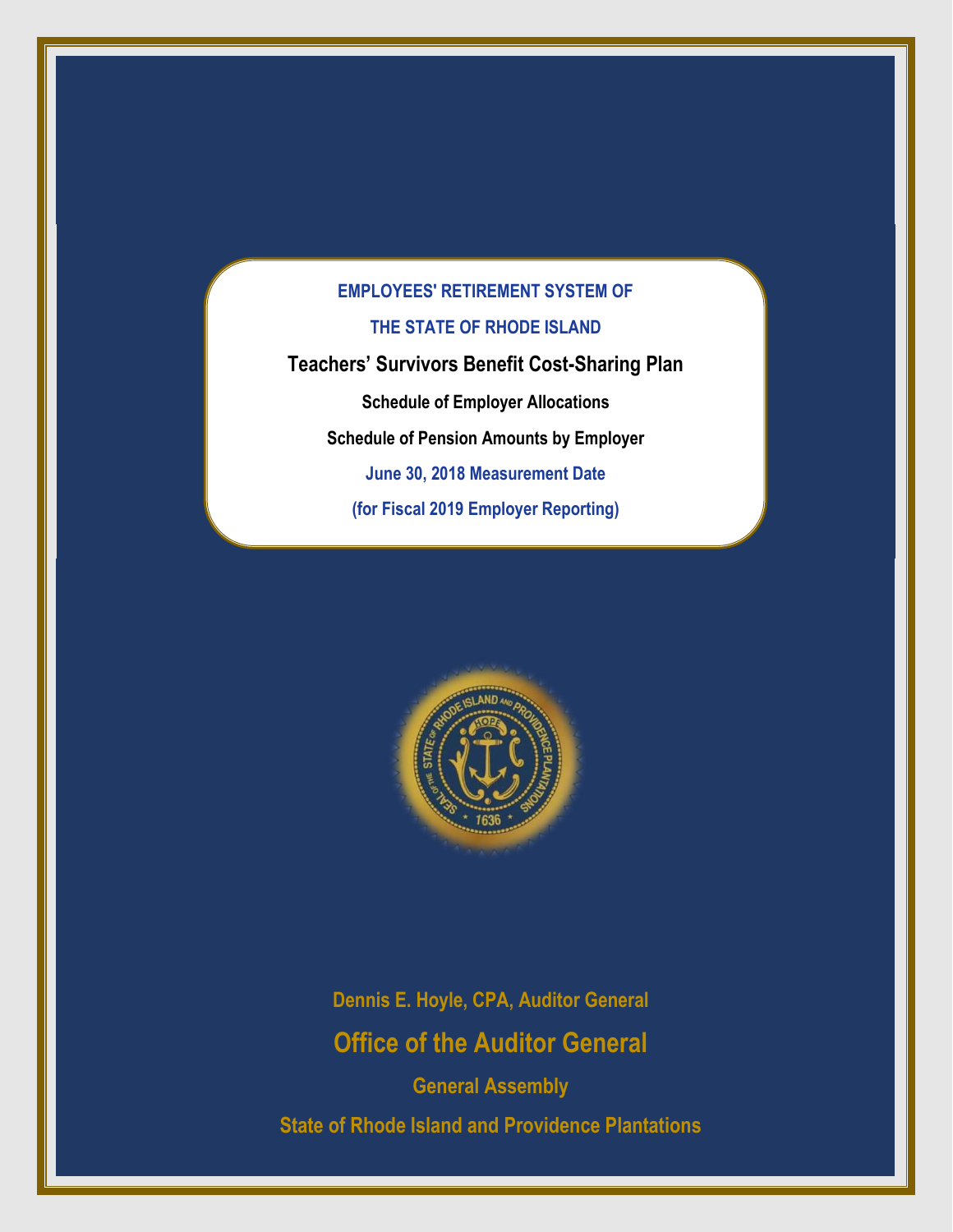

Office of the Auditor General

State of Rhode Island and Providence Plantations - General Assembly **Dennis E. Hoyle, CPA - Auditor General**

**oag.ri.gov**

33 Broad Street • Suite 201 • Providence, RI • 02903-4177 tel: 401.222.2435 • fax: 401.222.2111

September 30, 2019

#### JOINT COMMITTEE ON LEGISLATIVE SERVICES:

SPEAKER Nicholas A. Mattiello, Chairman

Senator Dominick J. Ruggerio Senator Dennis L. Algiere Representative K. Joseph Shekarchi Representative Blake A. Filippi

We have completed our audit of the Schedule of Employer Allocations and Schedule of Pension Amounts by Employer for the Teachers' Survivors Benefit plan, a cost-sharing defined benefit plan administered by the Employees' Retirement System of the State of Rhode Island for the fiscal year ended June 30, 2018.

**These schedules are required for employers participating in the Teachers' Survivors Benefit plan to meet their financial reporting responsibilities under generally accepted accounting principles – specifically the requirements of Governmental Accounting Standards Board Statement No. 68 –** *Accounting and Financial Reporting for Pensions.* 

Our report is contained herein as outlined in the Table of Contents.

Sincerely,

Dennis E. Hoyle, CPA

Auditor General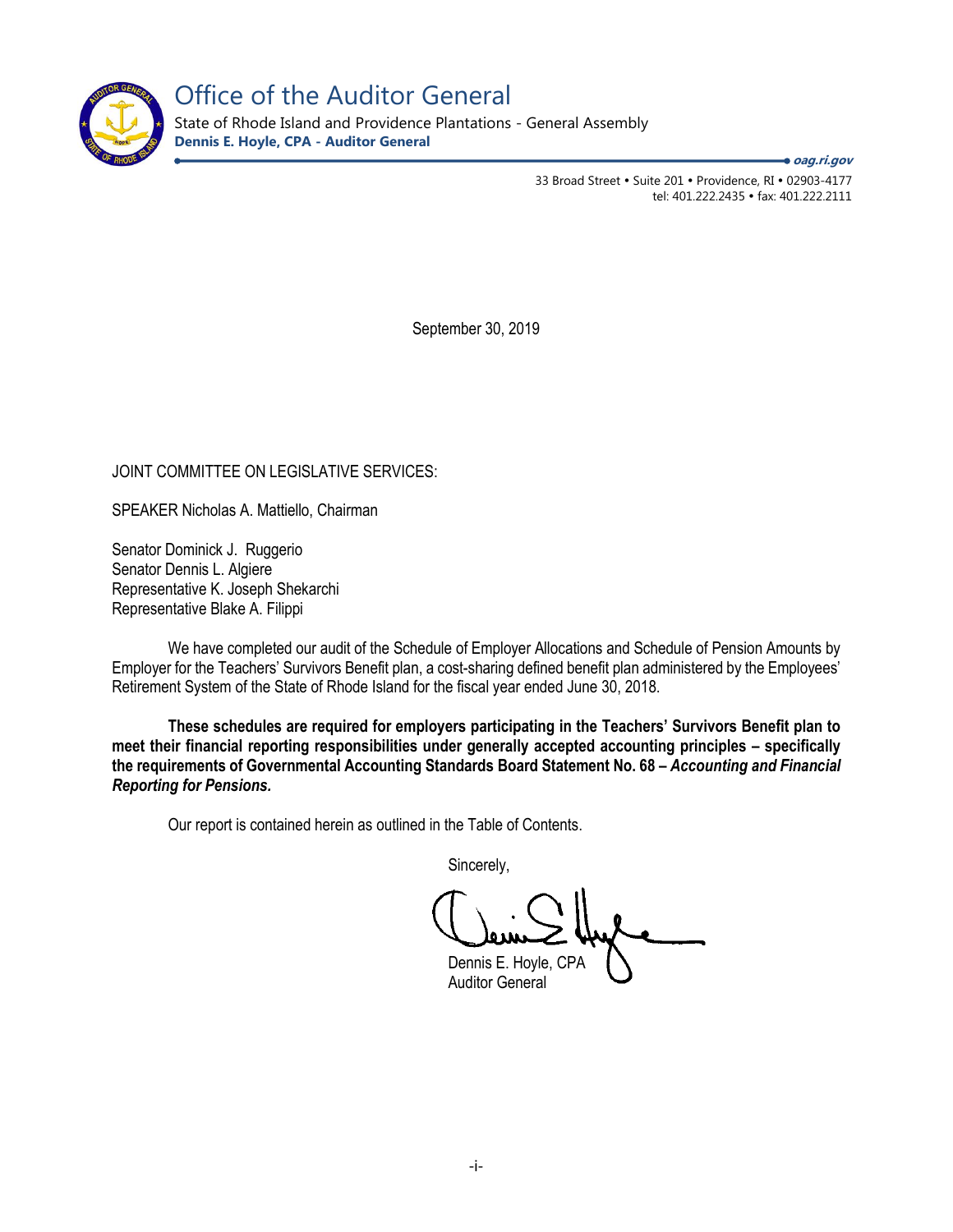# *Teachers' Survivors Benefit Cost-Sharing Plan*

## **Schedule of Employer Allocations**

## **Schedule of Pension Amounts by Employer**

**June 30, 2018 Measurement Date** 

### **TABLE OF CONTENTS**

#### **PAGE**

|      | <b>INTRODUCTION</b>                                                           |    |
|------|-------------------------------------------------------------------------------|----|
| IL.  | INDEPENDENT AUDITOR'S REPORT                                                  | 2  |
| III. | <b>Schedule A - SCHEDULE OF EMPLOYER ALLOCATIONS</b>                          |    |
| IV.  | <b>Schedule B</b> - SCHEDULE OF PENSION AMOUNTS BY EMPLOYER                   | 5  |
| V.   | NOTES TO SCHEDULES OF EMPLOYER ALLOCATIONS AND PENSION<br>AMOUNTS BY EMPLOYER | 10 |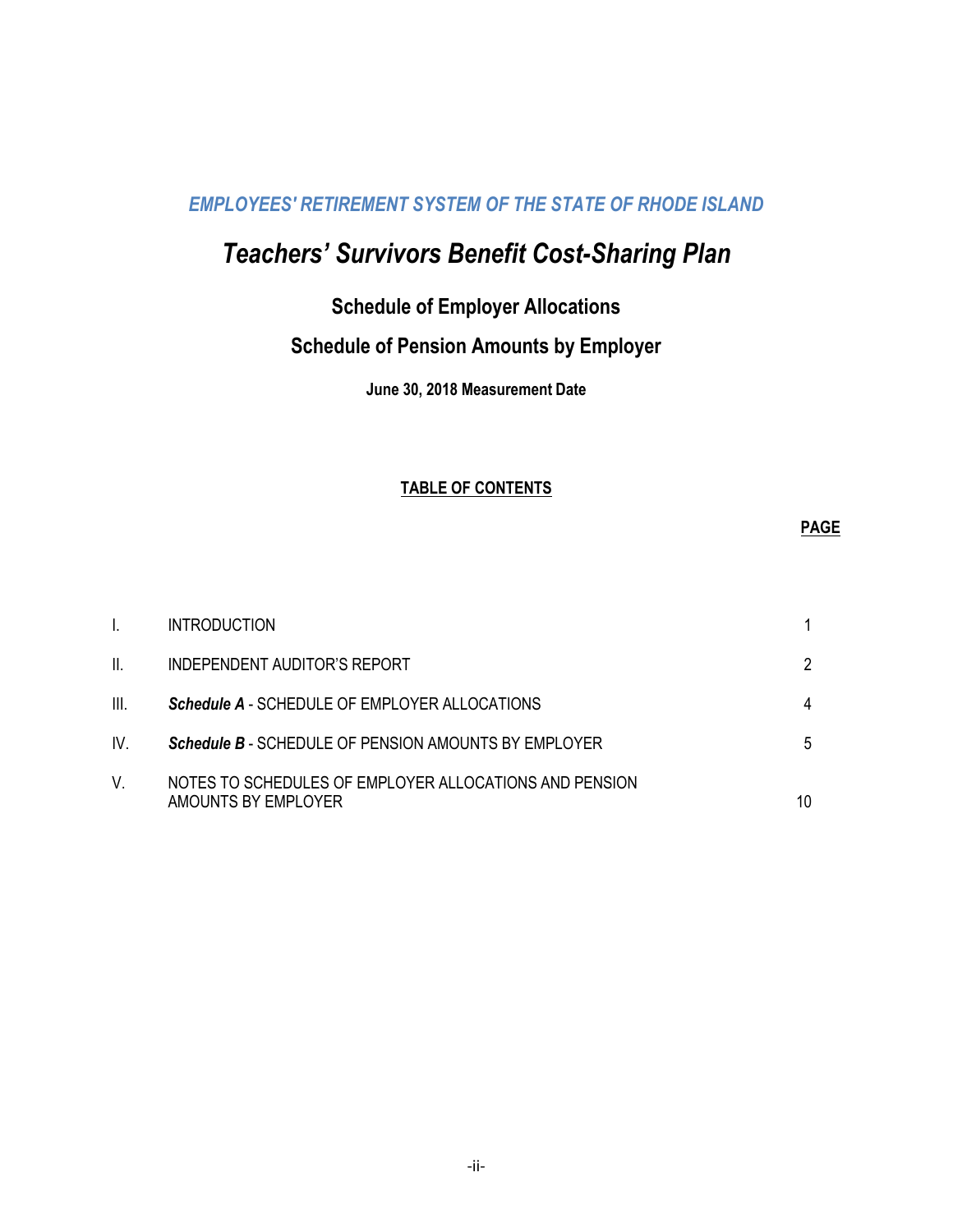## *Teacher's Survivors Benefit Cost-Sharing Plan*

## **Schedules of Employer Allocations**

### **Schedules of Pension Amounts by Employer**

**June 30, 2018 Measurement Date** 

#### **INTRODUCTION**

The Teachers' Survivors Benefit (TSB) Plan covers certain teachers employed by local educational agencies. As a cost-sharing plan, separate valuations are not made for individual employers participating in the plan. The net pension asset is apportioned based on proportionate contributions – see Schedule A.

#### **The measurement date is June 30, 2018 – the information included herein is intended for use in Fiscal 2019 financial reporting by employers participating in the TSB plan.**

The net pension asset and other measures included herein have been developed consistent with the requirements of GASB 68 – *Accounting and Financial Reporting for Pensions*. Such amounts are intended for accounting and financial reporting by governments which prepare their financial statements in accordance with generally accepted accounting principles as promulgated by the Governmental Accounting Standards Board. These amounts may and will likely differ from amounts reported in actuarial valuations used to measure actuarially determined contribution amounts consistent with the plan's adopted funding policies.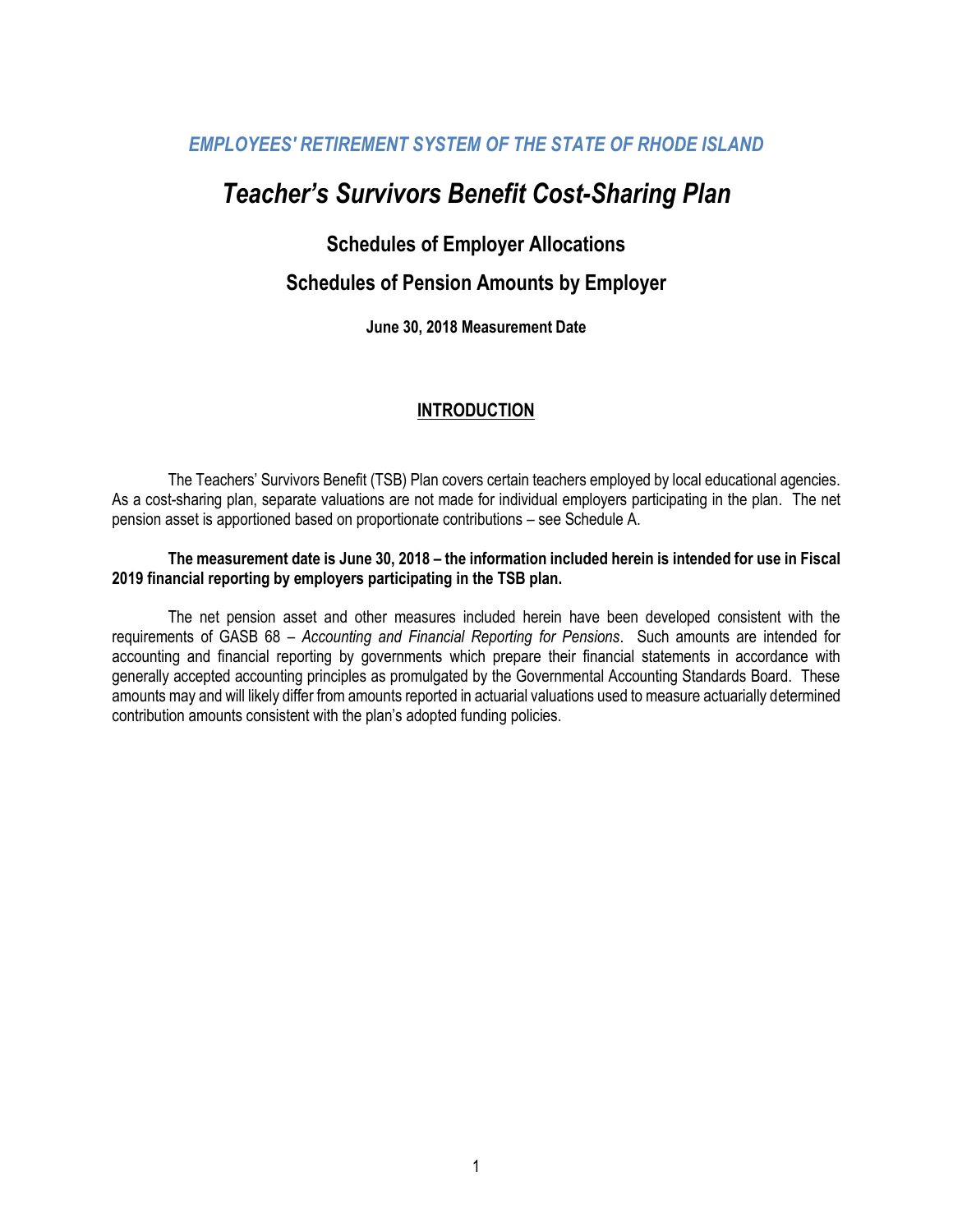

Office of the Auditor General

State of Rhode Island and Providence Plantations - General Assembly **Dennis E. Hoyle, CPA - Auditor General**

> 33 Broad Street • Suite 201 • Providence, RI • 02903-4177 tel: 401.222.2435 · fax: 401.222.2111 **oag.ri.gov**

#### **INDEPENDENT AUDITOR'S REPORT**

JOINT COMMITTEE ON LEGISLATIVE SERVICES, GENERAL ASSEMBLY STATE OF RHODE ISLAND AND PROVIDENCE PLANTATIONS:

RETIREMENT BOARD OF THE EMPLOYEES' RETIREMENT SYSTEM OF THE STATE OF RHODE ISLAND:

We have audited the accompanying Schedule of Employer Allocations of the Teachers' Survivors Benefit (TSB) plan as of and for the year ended June 30, 2018, and the related notes. We have also audited the total for all entities of the columns titled ending net pension asset, total deferred outflows of resources, total deferred inflows of resources, and total pension expense (specified column totals) included in the accompanying Schedule of Pension Amounts by Employer of the Teachers' Survivors Benefit plan as of and for the year ended June 30, 2018, and the related notes.

#### *Management's Responsibility for the Schedules*

Management is responsible for the preparation and fair presentation of these schedules in accordance with accounting principles generally accepted in the United States of America; this includes the design, implementation, and maintenance of internal control relevant to the preparation and fair presentation of the schedules that are free from material misstatement, whether due to fraud or error.

#### *Auditor's Responsibility*

Our responsibility is to express opinions on the Schedule of Employer Allocations and the specified column totals included in the Schedule of Pension Amounts by Employer based on our audit. We conducted our audit in accordance with auditing standards generally accepted in the United States of America. Those standards require that we plan and perform the audit to obtain reasonable assurance about whether the Schedule of Employer Allocations and specified column totals included in the Schedule of Pension Amounts by Employer are free from material misstatement.

An audit involves performing procedures to obtain audit evidence about the amounts and disclosures in the Schedule of Employer Allocations and specified column totals included in the Schedule of Pension Amounts by Employer. The procedures selected depend on the auditor's judgment, including the assessment of the risks of material misstatement of the Schedule of Employer Allocations and specified column totals included in the Schedule of Pension Amounts by Employer, whether due to fraud or error. In making those risk assessments, the auditor considers internal control relevant to the entity's preparation and fair presentation of the Schedule of Employer Allocations and specified column totals included in the Schedule of Pension Amounts by Employer to design audit procedures that are proper in the circumstances, but not for expressing an opinion on the effectiveness of the entity's internal control. Accordingly,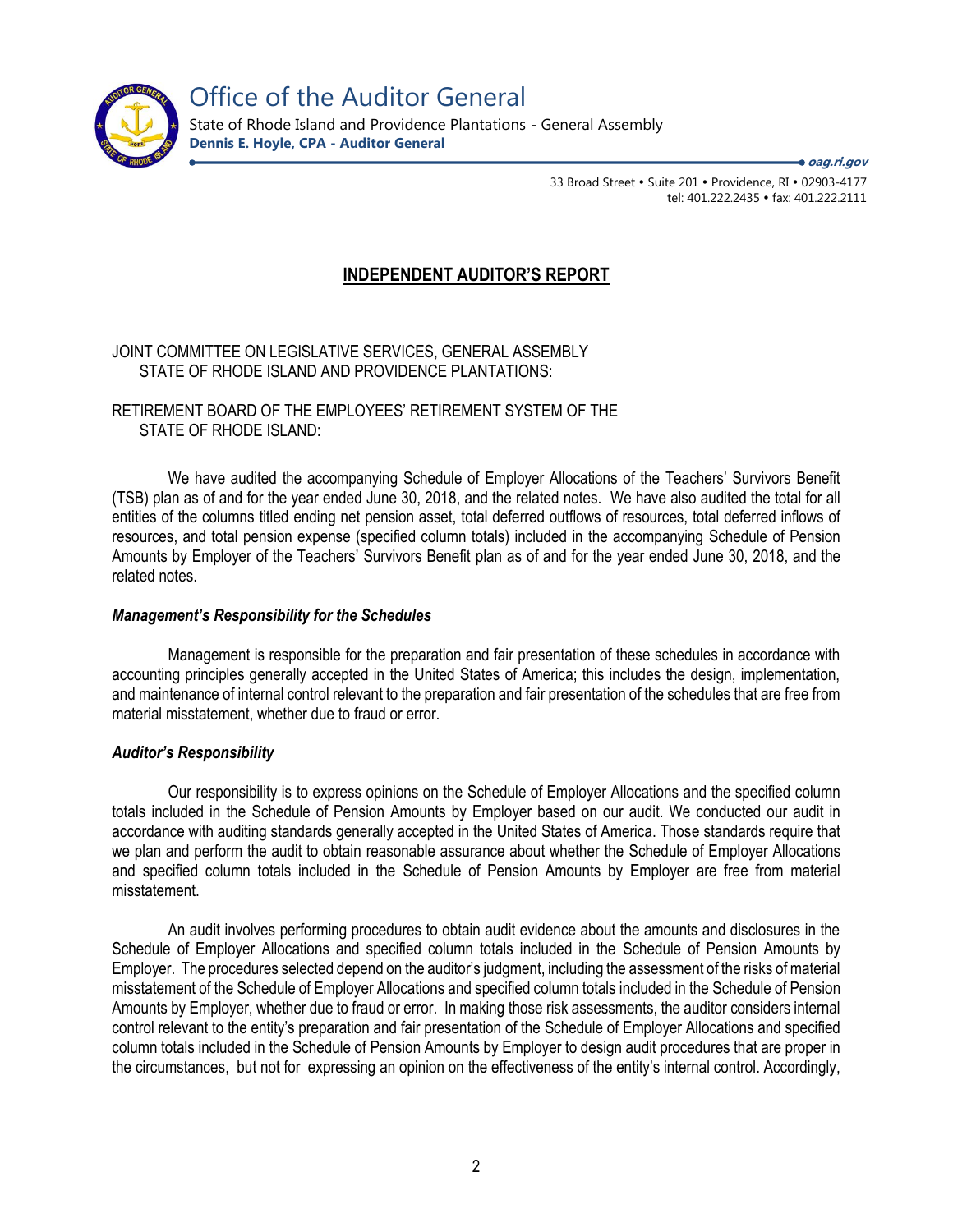Joint Committee on Legislative Services, General Assembly Retirement Board of the Employees' Retirement System of the State of Rhode Island

we express no such opinion. An audit also includes evaluating the appropriateness of accounting policies used and the reasonableness of significant accounting estimates made by management, as well as evaluating the overall presentation of the Schedule of Employer Allocations and specified column totals included in the Schedule of Pension Amounts by Employer.

We believe that the audit evidence we have obtained is sufficient and appropriate to provide a basis for our audit opinions.

#### *Opinion*

In our opinion, the schedules referred to above present fairly, in all material respects, the employer allocations and ending net pension asset, total deferred outflows of resources, total deferred inflows of resources, and total pension expense for the total of all participating entities for the Teachers' Survivors Benefit cost-sharing plan as of and for the year ended June 30, 2018, in accordance with accounting principles generally accepted in the United States of America.

#### *Other Matter*

We have audited, in accordance with auditing standards generally accepted in the United States of America, the financial statements of the Teachers' Survivors Benefit plan within the Employees' Retirement System of Rhode Island as of and for the year ended June 30, 2018, and our report thereon, dated December 20, 2018, expressed an unmodified opinion on those financial statements.

#### *Restriction on Use*

Our report is intended solely for the information and use of the Employees' Retirement System of the State of Rhode Island management, the Retirement Board of the Employees' Retirement System of the State of Rhode Island, the employers participating in the TSB plan as of and for the year ended June 30, 2018 and their auditors and is not intended to be and should not be used by anyone other than these specified parties.

Dennis E. Hoyle, CPA

Auditor General

September 27, 2019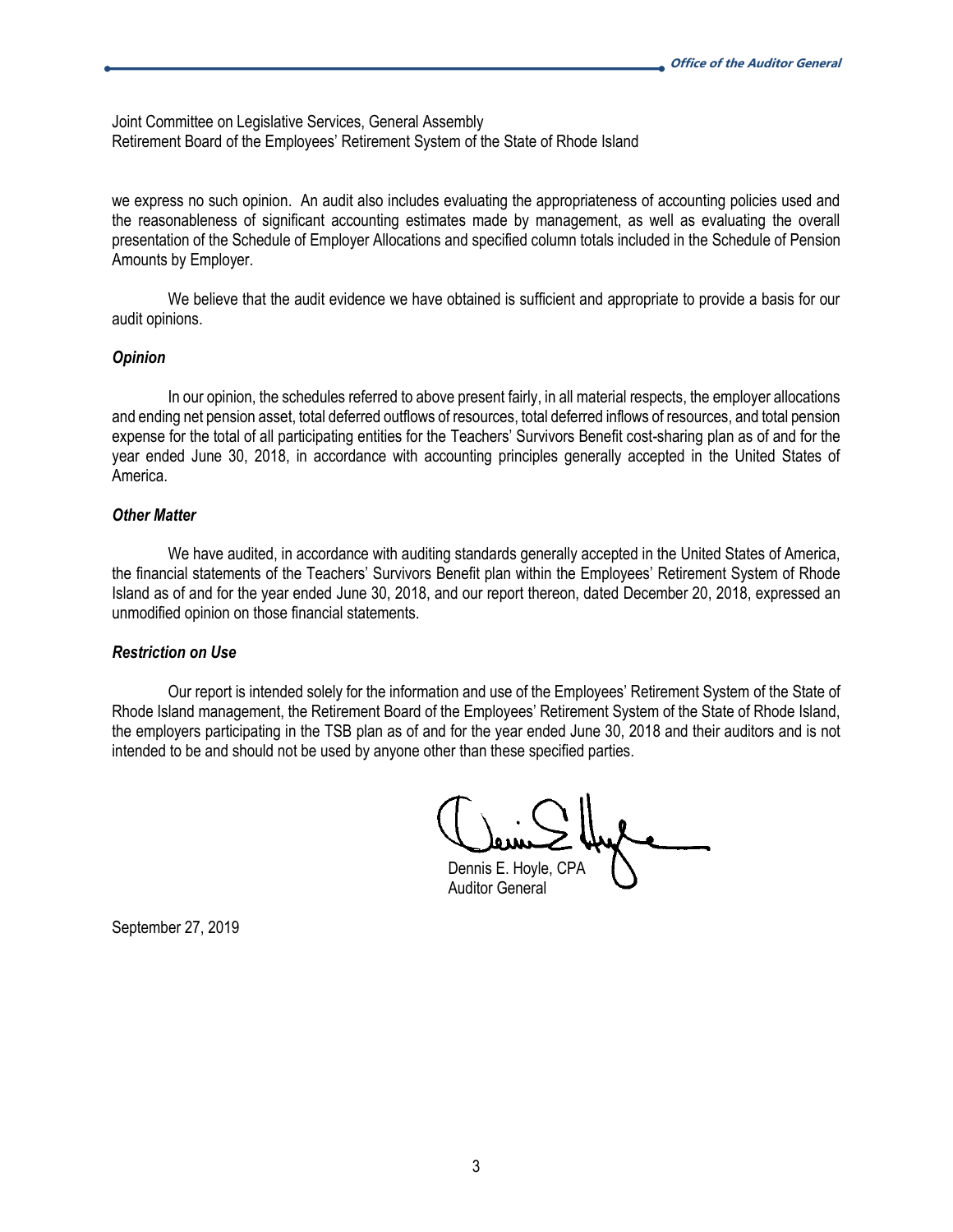### **EMPLOYEES' RETIREMENT SYSTEM OF THE STATE OF RHODE ISLAND** *TEACHERS' SURVIVORS BENEFIT COST SHARING PLAN*

*Schedule of Employer Allocations* 

|                                    | Fiscal 2018 employer contribution |         |               |  |  |  |
|------------------------------------|-----------------------------------|---------|---------------|--|--|--|
| <b>Participating Employer Unit</b> |                                   | Amount  | %             |  |  |  |
| Barrington                         | \$                                | 34,426  | 4.62689147%   |  |  |  |
| <b>Bristol-Warren</b>              |                                   | 32,924  | 4.42503279%   |  |  |  |
| <b>Burrillville</b>                |                                   | 24,725  | 3.32308118%   |  |  |  |
| <b>Central Falls Collaborative</b> |                                   | 30,139  | 4.05075624%   |  |  |  |
| Coventry                           |                                   | 53,688  | 7.21574279%   |  |  |  |
| Cranston                           |                                   | 122,309 | 16.43854871%  |  |  |  |
| Cumberland                         |                                   | 49,201  | 6.61272309%   |  |  |  |
| <b>East Greenwich</b>              |                                   | 28,193  | 3.78922298%   |  |  |  |
| <b>East Providence</b>             |                                   | 61,209  | 8.22659390%   |  |  |  |
| Foster                             |                                   | 3,130   | 0.42062515%   |  |  |  |
| Foster-Glocester                   |                                   | 14,475  | 1.94547466%   |  |  |  |
| Glocester                          |                                   | 6,210   | 0.83463772%   |  |  |  |
| Johnston                           |                                   | 38,175  | 5.13079895%   |  |  |  |
| Lincoln                            |                                   | 35,063  | 4.71249896%   |  |  |  |
| Little Compton                     |                                   | 3,795   | 0.51005638%   |  |  |  |
| Middletown                         |                                   | 26,580  | 3.57244700%   |  |  |  |
| Newport                            |                                   | 27,069  | 3.63809711%   |  |  |  |
| North Smithfield                   |                                   | 19,613  | 2.63602381%   |  |  |  |
| Northern RI Collaborative          |                                   | 3,778   | 0.50782262%   |  |  |  |
| Portsmouth                         |                                   | 26,703  | 3.58897848%   |  |  |  |
| Scituate                           |                                   | 16,637  | 2.23604955%   |  |  |  |
| Smithfield                         |                                   | 28,419  | 3.81956294%   |  |  |  |
| Tiverton                           |                                   | 20,776  | 2.79233223%   |  |  |  |
| <b>Urban Collaborative</b>         |                                   | 1,495   | 0.20093130%   |  |  |  |
| Westerly                           |                                   | 35,305  | 4.74506999%   |  |  |  |
| <b>Totals</b>                      | \$                                | 744,035 | 100.00000000% |  |  |  |

*See notes to schedule.*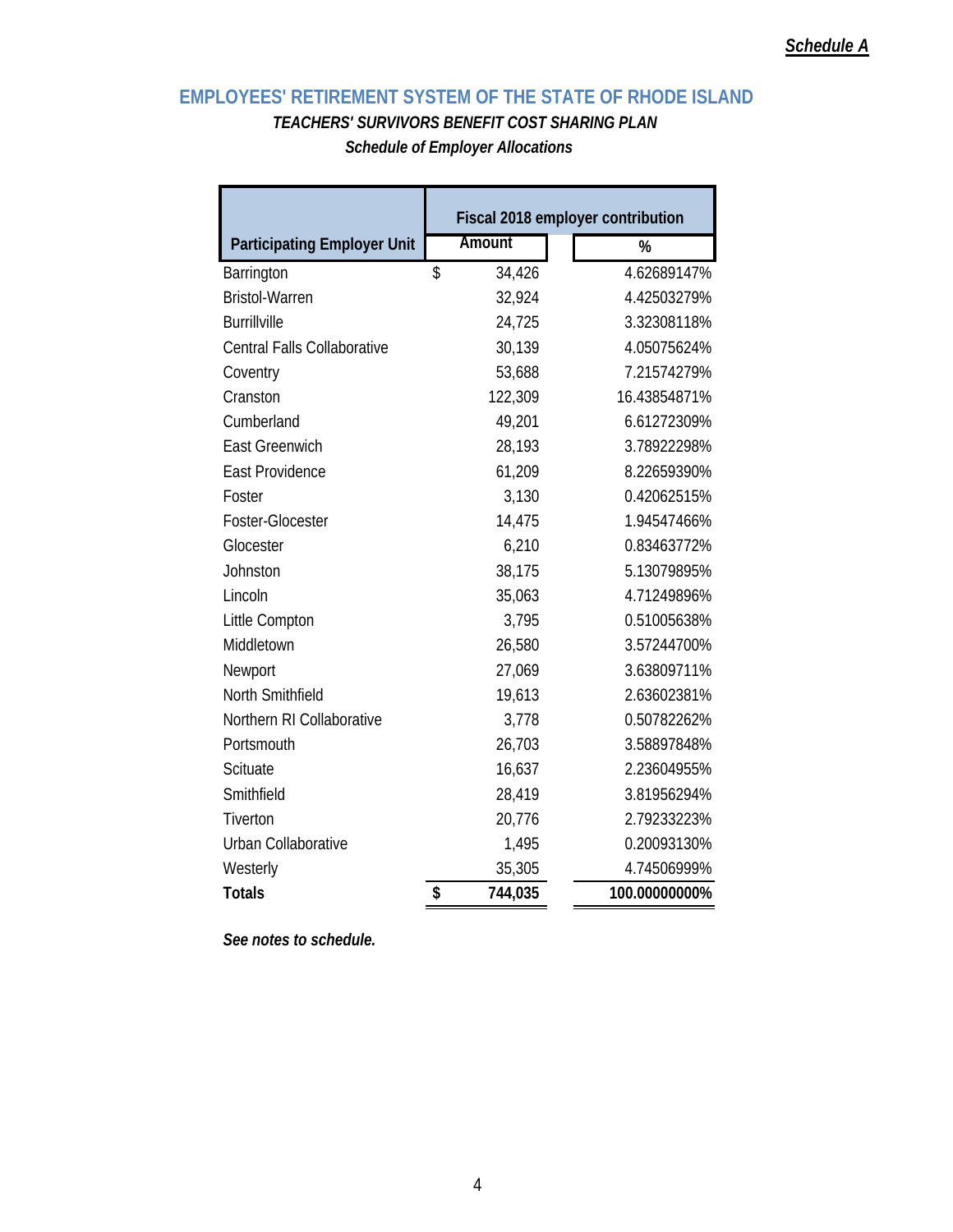## **Teachers' Survivor Benefit Cost-Sharing Plan - Schedule of Pension Amounts by Employer June 30, 2018 Measurement Date**

|                                    |                           |                | Pension Expense (Credit) |                                        |                           |  |  |
|------------------------------------|---------------------------|----------------|--------------------------|----------------------------------------|---------------------------|--|--|
|                                    |                           |                |                          | Net Amortization of                    |                           |  |  |
|                                    | Beginning                 | Ending         | Proportionate            | <b>Deferred Amounts from</b>           |                           |  |  |
|                                    | <b>Net</b>                | <b>Net</b>     | Share of                 | Changes in Proportion and              |                           |  |  |
|                                    | Pension                   | Pension        | Pension                  | Differences Between Employer           |                           |  |  |
| <b>Participating Employer</b>      | Liability                 | Liability      | Plan                     | <b>Contributions and Proportionate</b> |                           |  |  |
|                                    | (Asset)                   | (Asset)        | Expense                  | <b>Share of Contributions</b>          | Total                     |  |  |
| Barrington                         | $(3,783,526)$ \$<br>\$    | (4, 128, 543)  | $(88, 551)$ \$<br>\$     | 9,252                                  | (79, 299)<br>$\sqrt[6]{}$ |  |  |
| <b>Bristol-Warren</b>              | (3,558,014)               | (3,948,426)    | (84,686)                 | 13,861                                 | (70, 825)                 |  |  |
| <b>Burrillville</b>                | (2,827,278)               | (2,965,162)    | (63, 597)                | (6, 756)                               | (70, 353)                 |  |  |
| <b>Central Falls Collaborative</b> | (3,366,604)               | (3,614,461)    | (77, 523)                | 45,466                                 | (32,057)                  |  |  |
| Coventry                           | (6,023,168)               | (6, 438, 556)  | (138,094)                | 21,036                                 | (117,058)                 |  |  |
| Cranston                           | (13, 726, 036)            | (14,668,001)   | (314, 598)               | (42, 122)                              | (356, 720)                |  |  |
| Cumberland                         | (5,603,243)               | (5,900,486)    | (126, 553)               | (8, 772)                               | (135, 325)                |  |  |
| <b>East Greenwich</b>              | (3,080,730)               | (3,381,097)    | (72, 518)                | (16,087)                               | (88, 605)                 |  |  |
| <b>East Providence</b>             | (6,979,985)               | (7, 340, 532)  | (157, 439)               | (105, 131)                             | (262, 570)                |  |  |
| Foster                             | (395, 819)                | (375, 321)     | (8,050)                  | (5, 732)                               | (13, 782)                 |  |  |
| <b>Foster-Glocester</b>            | (1,500,697)               | (1,735,933)    | (37, 232)                | (10, 270)                              | (47, 502)                 |  |  |
| Glocester                          | (826, 725)                | (744, 741)     | (15, 973)                | (97)                                   | (16,070)                  |  |  |
| Johnston                           | (4,205,570)               | (4,578,176)    | (98, 192)                | (59,662)                               | (157, 854)                |  |  |
| Lincoln                            | (3,863,946)               | (4,204,930)    | (90, 187)                | 34,340                                 | (55, 847)                 |  |  |
| Little Compton                     | (321, 732)                | (455, 120)     | (9,761)                  | 20,503                                 | 10,742                    |  |  |
| Middletown                         | (2,921,405)               | (3, 187, 669)  | (68, 369)                | 9,989                                  | (58, 380)                 |  |  |
| Newport                            | (2,873,089)               | (3,246,248)    | (69, 625)                | (41, 712)                              | (111, 337)                |  |  |
| <b>North Smithfield</b>            | (2,100,264)               | (2, 352, 105)  | (50, 448)                | 10,180                                 | (40, 268)                 |  |  |
| Northern RI Collaborative          | (417, 356)                | (453, 127)     | (9, 719)                 | 2,375                                  | (7, 344)                  |  |  |
| Portsmouth                         | (3,013,282)               | (3,202,420)    | (68, 685)                | 42,674                                 | (26, 011)                 |  |  |
| Scituate                           | (1,800,018)               | (1,995,211)    | (42, 793)                | 1,613                                  | (41, 180)                 |  |  |
| Smithfield                         | (3,061,131)               | (3,408,169)    | (73,098)                 | 2,364                                  | (70, 734)                 |  |  |
| Tiverton                           | (2,322,934)               | (2,491,578)    | (53, 439)                | 25,987                                 | (27, 452)                 |  |  |
| <b>Urban Collaborative</b>         | (188, 485)                | (179, 290)     | (3,845)                  | 4,101                                  | 256                       |  |  |
| Westerly                           | (3,965,369)               | (4, 233, 992)  | (90, 810)                | 52,600                                 | (38, 210)                 |  |  |
|                                    | \$<br>$(82, 726, 406)$ \$ | (89, 229, 294) | (1,913,785)<br>\$        | $\blacksquare$                         | (1,913,785)<br>\$         |  |  |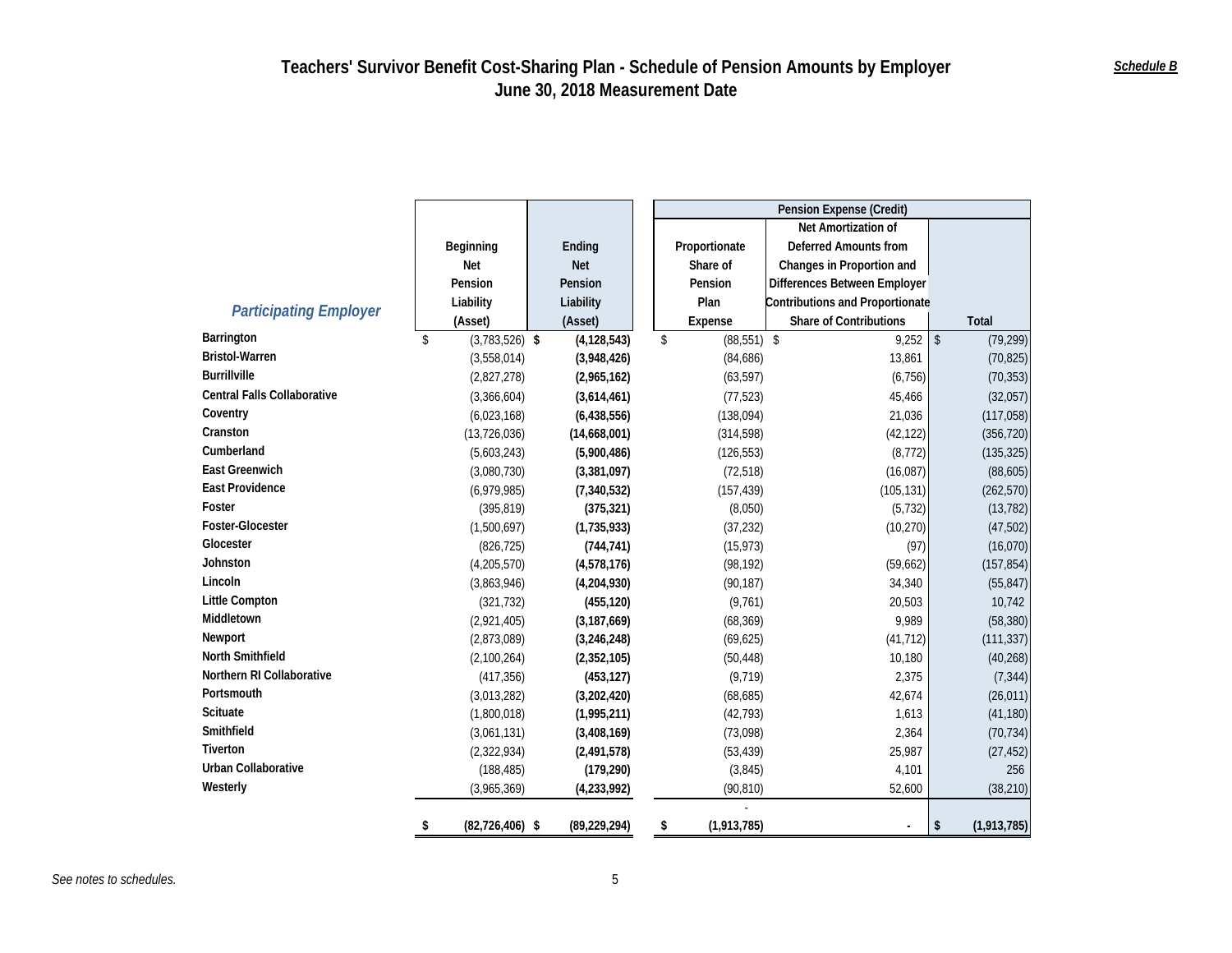## **Teachers' Survivor Benefit Cost-Sharing Plan - Schedule of Pension Amounts by Employer June 30, 2018 Measurement Date**

|                                    | <b>Deferred Outflows of Resources</b> |                              |                |                            |                 |  |  |  |
|------------------------------------|---------------------------------------|------------------------------|----------------|----------------------------|-----------------|--|--|--|
|                                    |                                       | <b>Changes in Proportion</b> |                |                            |                 |  |  |  |
|                                    | <b>Difference</b>                     |                              | <b>Between</b> | and Differences            |                 |  |  |  |
|                                    | <b>Between</b>                        |                              | Projected      | <b>Between Employer</b>    |                 |  |  |  |
|                                    | Expected                              |                              | and Actual     | Contributions and          | Total           |  |  |  |
| <b>Participating Employer</b>      | and Actual                            | Changes in                   | Investment     | <b>Proportionate Share</b> | <b>Deferred</b> |  |  |  |
|                                    | Experience                            | <b>Assumptions</b>           | Earnings       | of Contributions           | <b>Outflows</b> |  |  |  |
| Barrington                         | 703,429                               | 543,974                      | 540,939        | 221,698                    | 2,010,040       |  |  |  |
| <b>Bristol-Warren</b>              | 672,740                               | 520,241                      | 517,339        | 184,136                    | 1,894,456       |  |  |  |
| <b>Burrillville</b>                | 505,210                               | 390,687                      | 388,508        | 171,378                    | 1,455,783       |  |  |  |
| <b>Central Falls Collaborative</b> | 615,839                               | 476,238                      | 473,582        | 309,283                    | 1,874,942       |  |  |  |
| Coventry                           | 1,097,014                             | 848,338                      | 843,606        | 289,265                    | 3,078,223       |  |  |  |
| Cranston                           | 2,499,162                             | 1,932,642                    | 1,921,862      | 274,744                    | 6,628,410       |  |  |  |
| Cumberland                         | 1,005,336                             | 777,443                      | 773,106        | 178,893                    | 2,734,778       |  |  |  |
| <b>East Greenwich</b>              | 576,078                               | 445,490                      | 443,005        | 13,300                     | 1,477,873       |  |  |  |
| <b>East Providence</b>             | 1,250,694                             | 967,182                      | 961,787        | 185,935                    | 3,365,598       |  |  |  |
| Foster                             | 63,948                                | 49,452                       | 49,176         | 67,234                     | 229,810         |  |  |  |
| Foster-Glocester                   | 295,772                               | 228,725                      | 227,449        | 63,817                     | 815,763         |  |  |  |
| Glocester                          | 126,890                               | 98,126                       | 97,579         | 151,548                    | 474,143         |  |  |  |
| Johnston                           | 780,038                               | 603,216                      | 599,851        |                            | 1,983,105       |  |  |  |
| Lincoln                            | 716,444                               | 554,038                      | 550,947        | 238,102                    | 2,059,531       |  |  |  |
| <b>Little Compton</b>              | 77,544                                | 59,966                       | 59,632         | 441,696                    | 638,838         |  |  |  |
| Middletown                         | 543,121                               | 420,004                      | 417,661        | 154,229                    | 1,535,015       |  |  |  |
| Newport                            | 553,102                               | 427,723                      | 425,337        | 176,114                    | 1,582,276       |  |  |  |
| <b>North Smithfield</b>            | 400,756                               | 309,911                      | 308,182        | 148,141                    | 1,166,990       |  |  |  |
| Northern RI Collaborative          | 77,205                                | 59,704                       | 59,370         | 43,040                     | 239,319         |  |  |  |
| Portsmouth                         | 545,635                               | 421,948                      | 419,594        | 297,862                    | 1,685,039       |  |  |  |
| <b>Scituate</b>                    | 339,948                               | 262,887                      | 261,421        | 92,250                     | 956,506         |  |  |  |
| Smithfield                         | 580,690                               | 449,057                      | 446,552        | 107,414                    | 1,583,713       |  |  |  |
| Tiverton                           | 424,520                               | 328,288                      | 326,457        | 163,603                    | 1,242,868       |  |  |  |
| <b>Urban Collaborative</b>         | 30,548                                | 23,623                       | 23,491         | 46,445                     | 124,107         |  |  |  |
| Westerly                           | 721,396                               | 557,867                      | 554,755        | 330,636                    | 2,164,654       |  |  |  |
|                                    | 15,203,059                            | 11,756,770                   | 11,691,188     | 4,350,763                  | 43,001,780      |  |  |  |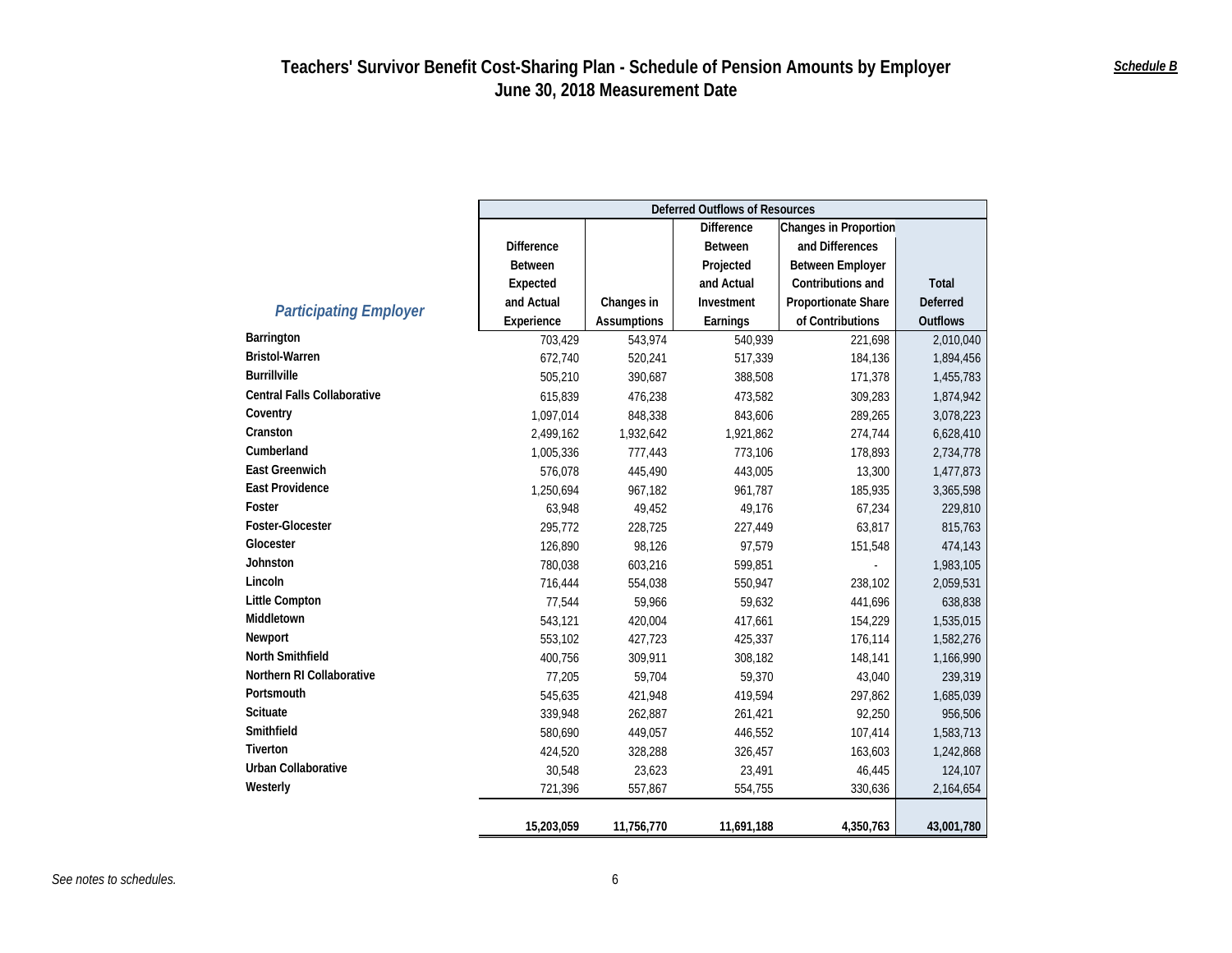## **Teachers' Survivor Benefit Cost-Sharing Plan - Schedule of Pension Amounts by Employer June 30, 2018 Measurement Date**

|                                    | <b>Deferred Inflows of Resources</b> |                    |                   |                              |                 |  |  |  |
|------------------------------------|--------------------------------------|--------------------|-------------------|------------------------------|-----------------|--|--|--|
|                                    |                                      |                    | <b>Difference</b> | <b>Changes in Proportion</b> |                 |  |  |  |
|                                    | <b>Difference</b>                    |                    | Between           | and Differences              |                 |  |  |  |
|                                    | <b>Between</b>                       |                    | Projected         | <b>Between Employer</b>      |                 |  |  |  |
|                                    | Expected                             |                    | and Actual        | Contributions and            | Total           |  |  |  |
|                                    | and Actual                           | Changes in         | Investment        | Proportionate Share          | <b>Deferred</b> |  |  |  |
| <b>Participating Employer</b>      | Experience                           | <b>Assumptions</b> | Earnings          | of Contributions             | <b>Inflows</b>  |  |  |  |
| Barrington                         | 692,799                              |                    | 447,242           | 162,511                      | 1,302,552       |  |  |  |
| <b>Bristol-Warren</b>              | 662,576                              |                    | 427,732           | 110,386                      | 1,200,694       |  |  |  |
| <b>Burrillville</b>                | 497.577                              |                    | 321,215           | 202,210                      | 1,021,002       |  |  |  |
| <b>Central Falls Collaborative</b> | 606,534                              |                    | 391,553           | 43,970                       | 1,042,057       |  |  |  |
| Coventry                           | 1,080,439                            |                    | 697,487           | 169,734                      | 1,947,660       |  |  |  |
| Cranston                           | 2,461,402                            |                    | 1,588,980         | 548,483                      | 4,598,865       |  |  |  |
| Cumberland                         | 990,146                              |                    | 639,198           | 184,603                      | 1,813,947       |  |  |  |
| <b>East Greenwich</b>              | 567,374                              |                    | 366,273           | 123,393                      | 1,057,040       |  |  |  |
| <b>East Providence</b>             | 1,231,797                            |                    | 795,197           | 763,696                      | 2,790,690       |  |  |  |
| Foster                             | 62,982                               |                    | 40,658            | 88,997                       | 192,637         |  |  |  |
| <b>Foster-Glocester</b>            | 291,303                              |                    | 188,053           | 147,319                      | 626,675         |  |  |  |
| Glocester                          | 124,973                              |                    | 80,678            | 132,176                      | 337,827         |  |  |  |
| Johnston                           | 768,253                              |                    | 495,952           | 343,642                      | 1,607,847       |  |  |  |
| Lincoln                            | 705,619                              |                    | 455,519           | 36,817                       | 1,197,955       |  |  |  |
| <b>Little Compton</b>              | 76,373                               |                    | 49,303            | 371,104                      | 496,780         |  |  |  |
| Middletown                         | 534,915                              |                    | 345,319           | 95,062                       | 975,296         |  |  |  |
| Newport                            | 544,745                              |                    | 351,665           | 430,440                      | 1,326,850       |  |  |  |
| North Smithfield                   | 394,701                              |                    | 254,803           | 93,053                       | 742,557         |  |  |  |
| Northern RI Collaborative          | 76,038                               |                    | 49,087            | 27,605                       | 152,730         |  |  |  |
| Portsmouth                         | 537,390                              |                    | 346,917           | 40,496                       | 924,803         |  |  |  |
| <b>Scituate</b>                    | 334,812                              |                    | 216,141           | 90,479                       | 641,432         |  |  |  |
| Smithfield                         | 571,917                              |                    | 369,206           | 126,720                      | 1,067,843       |  |  |  |
| Tiverton                           | 418,106                              |                    | 269,912           |                              | 688,018         |  |  |  |
| <b>Urban Collaborative</b>         | 30,086                               |                    | 19,422            | 17,867                       | 67,375          |  |  |  |
| Westerly                           | 710,496                              | $\sim$             | 458,667           | $\overline{a}$               | 1,169,163       |  |  |  |
|                                    | 14,973,353                           |                    | 9,666,179         | 4,350,763                    | 28,990,295      |  |  |  |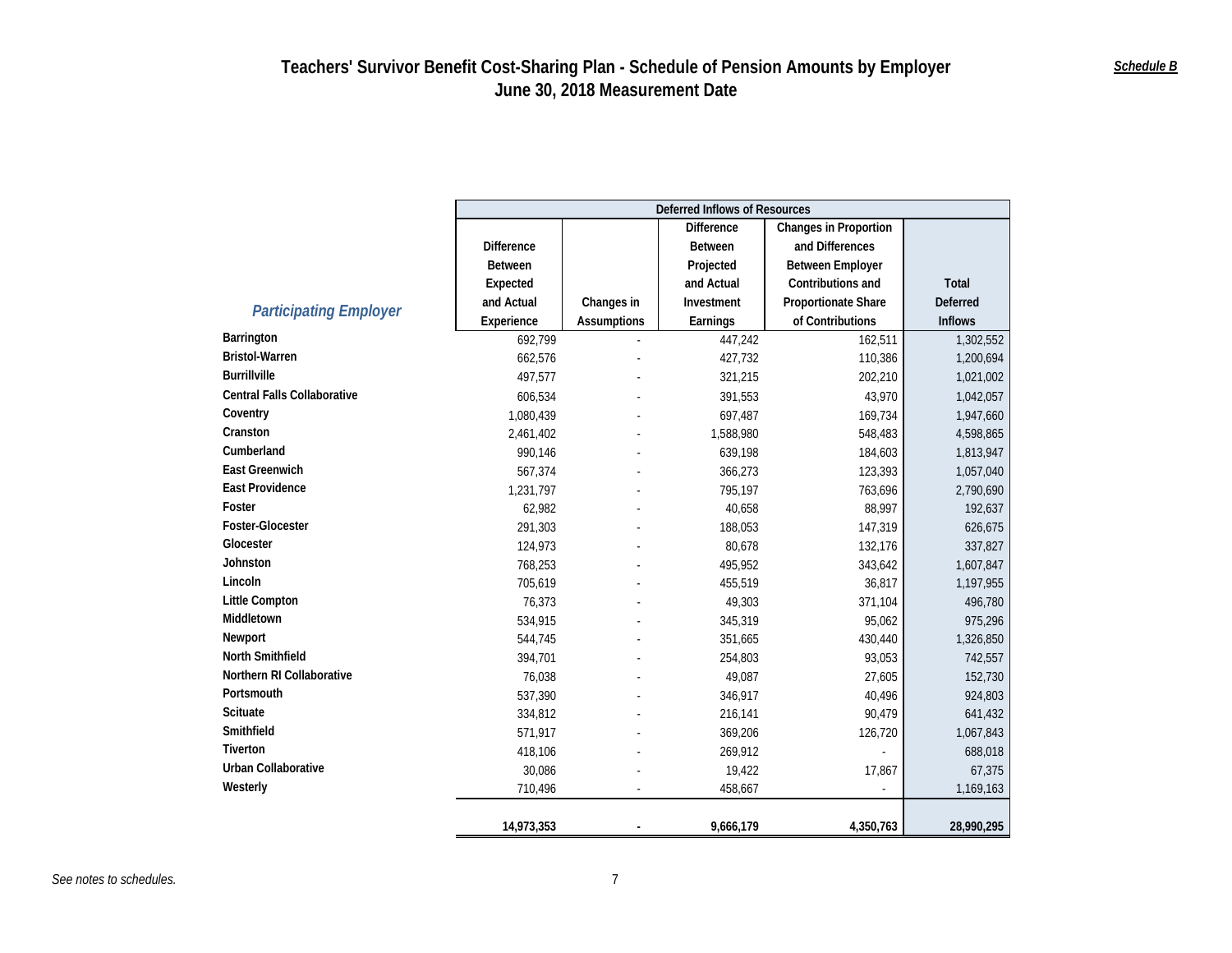|                                    | Collective Deferred Outflows for Plan as a Whole |            |  |         |    |                |  |         |                    |         |            |           |
|------------------------------------|--------------------------------------------------|------------|--|---------|----|----------------|--|---------|--------------------|---------|------------|-----------|
| <b>Participating Employer</b>      |                                                  | 2020       |  | 2021    |    | 2022           |  | 2023    |                    | 2024    | Thereafter |           |
| <b>Barrington</b>                  | \$                                               | 315.029 \$ |  | 177.818 | \$ | $(24, 045)$ \$ |  | 87.769  | $\mathbf{\hat{S}}$ | 115,718 | \$         | 35.193    |
| <b>Bristol-Warren</b>              |                                                  | 306,300    |  | 175,072 |    | (17,984)       |  | 88,954  |                    | 115,684 |            | 25,737    |
| <b>Burrillville</b>                |                                                  | 212,858    |  | 114,309 |    | (30,670)       |  | 49.637  |                    | 69,710  |            | 18,938    |
| <b>Central Falls Collaborative</b> |                                                  | 313,170    |  | 193,041 |    | 16,315         |  | 114,207 |                    | 138,676 |            | 57,474    |
| Coventry                           |                                                  | 497.905    |  | 283,917 |    | (30, 892)      |  | 143,487 |                    | 187,074 |            | 49,072    |
| Cranston                           |                                                  | 1,044,258  |  | 556,760 |    | (160, 422)     |  | 236,840 |                    | 336.139 |            | 15,970    |
| Cumberland                         |                                                  | 428.245    |  | 232,140 |    | (56, 360)      |  | 103,446 |                    | 143.391 |            | 69.969    |
| <b>East Greenwich</b>              |                                                  | 234,333    |  | 121,960 |    | (43,356)       |  | 48,216  |                    | 71,105  |            | (11, 425) |
| <b>East Providence</b>             |                                                  | 438,543    |  | 194,577 |    | (164, 333)     |  | 34,474  |                    | 84,168  |            | (12,521)  |
| Foster                             |                                                  | 22,066     |  | 9,592   |    | (8, 759)       |  | 1,406   |                    | 3,947   |            | 8,921     |
| <b>Foster-Glocester</b>            |                                                  | 118,301    |  | 60,607  |    | (24, 271)      |  | 22,745  |                    | 34,497  |            | (22, 791) |
| Glocester                          |                                                  | 55.062     |  | 30.310  |    | (6, 103)       |  | 14,067  |                    | 19,109  |            | 23,873    |
| Johnston                           |                                                  | 279.419    |  | 127.261 |    | (96, 586)      |  | 27.408  |                    | 58.401  |            | (20.644)  |
| Lincoln                            |                                                  | 345.776    |  | 206.024 |    | 427            |  | 114,311 |                    | 142.777 |            | 52,261    |
| <b>Little Compton</b>              |                                                  | 54,211     |  | 39,085  |    | 16,832         |  | 29,159  |                    | 32,240  |            | (29, 469) |
| Middletown                         |                                                  | 246,082    |  | 140,139 |    | (15, 720)      |  | 70,613  |                    | 92,193  |            | 26,412    |
| <b>Newport</b>                     |                                                  | 198,720    |  | 90.830  |    | (67, 893)      |  | 20,027  |                    | 42,003  |            | (28, 260) |
| <b>North Smithfield</b>            |                                                  | 184,388    |  | 106,215 |    | (8,790)        |  | 54,913  |                    | 70,836  |            | 16,872    |
| Northern RI Collaborative          |                                                  | 35,936     |  | 20.876  |    | (1,280)        |  | 10,993  |                    | 14,060  |            | 6,004     |
| Portsmouth                         |                                                  | 279.860    |  | 173,426 |    | 16.846         |  | 103.579 |                    | 125,259 |            | 61,265    |
| <b>Scituate</b>                    |                                                  | 149,388    |  | 83.076  |    | (14, 479)      |  | 39,559  |                    | 53,066  |            | 4,465     |
| Smithfield                         |                                                  | 254,789    |  | 141,517 |    | (25, 123)      |  | 67,182  |                    | 90,254  |            | (12, 747) |
| Tiverton                           |                                                  | 210,525    |  | 127,716 |    | 5,892          |  | 73,373  |                    | 90,240  |            | 47,104    |
| <b>Urban Collaborative</b>         |                                                  | 17,380     |  | 11,421  |    | 2,655          |  | 7,511   |                    | 8,725   |            | 9,040     |
| Westerly                           |                                                  | 366,189    |  | 225,470 |    | 18,452         |  | 133,124 |                    | 161,787 |            | 90,468    |
|                                    |                                                  |            |  |         |    |                |  |         |                    |         |            |           |

\$ 6,608,733 \$ 3,643,159 \$ (719,647) \$ 1,697,000 \$ 2,301,059 \$ 481,181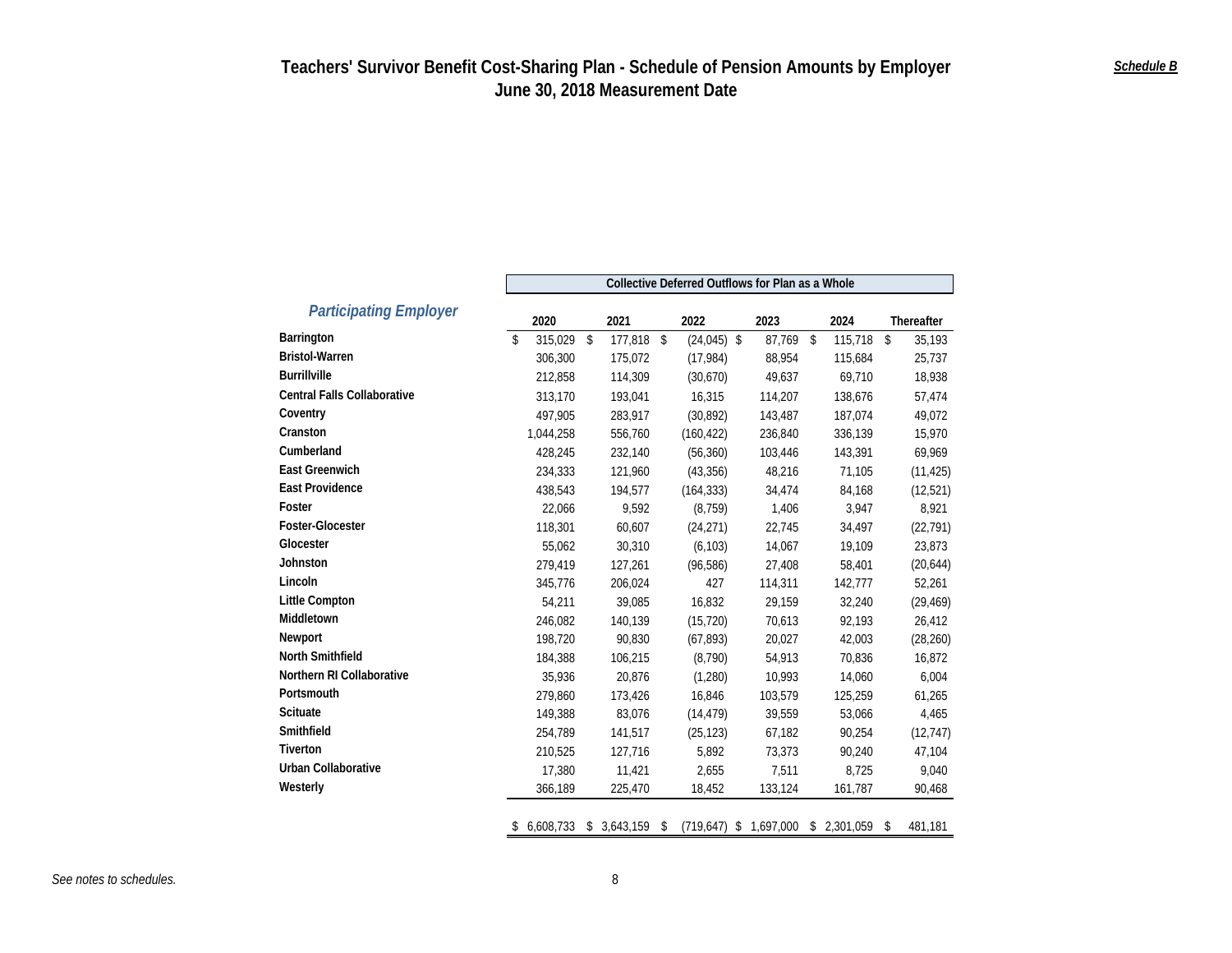|                                    | <b>Net</b><br>Pension<br>Liability (Asset)<br>1% Decrease | <b>Net</b><br>Pension<br>Liability (Asset) | <b>Net</b><br>Pension<br><b>Liability (Asset)</b><br>1% Increase |
|------------------------------------|-----------------------------------------------------------|--------------------------------------------|------------------------------------------------------------------|
| <b>Participating Employer</b>      | (6.0% Discount Rate)                                      | (7.0% Discount Rate)                       | (8.0% Discount Rate)                                             |
| <b>Barrington</b>                  | $\mathsf{\$}$<br>(2,864,996)                              | \$<br>(4, 128, 543)                        | \$<br>(5,069,270)                                                |
| <b>Bristol-Warren</b>              | (2,740,004)                                               | (3,948,426)                                | (4,848,111)                                                      |
| <b>Burrillville</b>                | (2,057,670)                                               | (2,965,162)                                | (3,640,801)                                                      |
| <b>Central Falls Collaborative</b> | (2,508,250)                                               | (3,614,461)                                | (4,438,049)                                                      |
| Coventry                           | (4,468,027)                                               | (6,438,556)                                | (7,905,641)                                                      |
| Cranston                           | (10, 178, 839)                                            | (14,668,001)                               | (18,010,240)                                                     |
| Cumberland                         | (4,094,634)                                               | (5,900,486)                                | (7, 244, 966)                                                    |
| <b>East Greenwich</b>              | (2,346,308)                                               | (3,381,097)                                | (4, 151, 511)                                                    |
| <b>East Providence</b>             | (5,093,952)                                               | (7, 340, 532)                              | (9,013,139)                                                      |
| Foster                             | (260, 453)                                                | (375, 321)                                 | (460, 841)                                                       |
| <b>Foster-Glocester</b>            | (1, 204, 649)                                             | (1,735,933)                                | (2, 131, 482)                                                    |
| Glocester                          | (516, 812)                                                | (744, 741)                                 | (914, 438)                                                       |
| Johnston                           | (3, 177, 019)                                             | (4,578,176)                                | (5,621,355)                                                      |
| Lincoln                            | (2,918,005)                                               | (4,204,930)                                | (5, 163, 061)                                                    |
| <b>Little Compton</b>              | (315, 830)                                                | (455, 120)                                 | (558, 823)                                                       |
| Middletown                         | (2,212,079)                                               | (3, 187, 669)                              | (3,914,009)                                                      |
| Newport                            | (2, 252, 730)                                             | (3,246,248)                                | (3,985,936)                                                      |
| <b>North Smithfield</b>            | (1,632,240)                                               | (2,352,105)                                | (2,888,054)                                                      |
| Northern RI Collaborative          | (314, 447)                                                | (453, 127)                                 | (556, 376)                                                       |
| Portsmouth                         | (2, 222, 315)                                             | (3,202,420)                                | (3,932,121)                                                      |
| <b>Scituate</b>                    | (1, 384, 574)                                             | (1,995,211)                                | (2,449,838)                                                      |
| Smithfield                         | (2,365,094)                                               | (3,408,169)                                | (4, 184, 752)                                                    |
| <b>Tiverton</b>                    | (1,729,027)                                               | (2,491,578)                                | (3,059,307)                                                      |
| <b>Urban Collaborative</b>         | (124, 418)                                                | (179, 290)                                 | (220, 142)                                                       |
| Westerly                           | (2,938,173)                                               | (4, 233, 992)                              | (5, 198, 747)                                                    |
|                                    | \$<br>$(61,920,545)$ \$                                   | $(89, 229, 294)$ \$                        | (109, 561, 010)                                                  |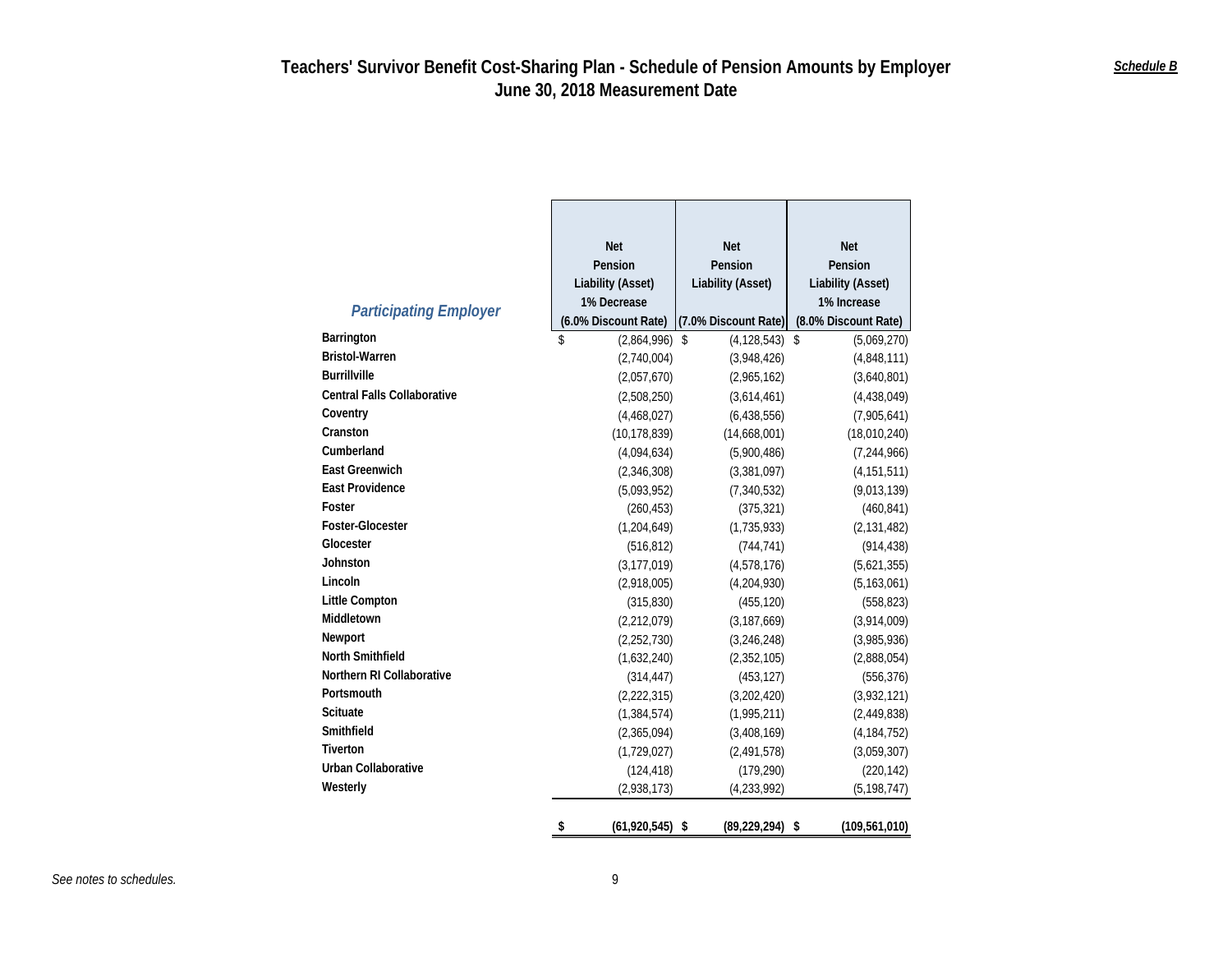#### *Teachers' Survivors Benefit Cost-Sharing Plan*

#### **NOTES TO THE SCHEDULES OF EMPLOYER ALLOCATIONS AND PENSION AMOUNTS BY EMPLOYER**

#### **June 30, 2018 Measurement Date**

#### **1. Plan Description and Governance**

The Employees' Retirement System of the State of Rhode Island (the System) acts as a common investment and administrative agent for pension benefits to be provided through various defined benefit and defined contribution retirement plans. The System is administered by the State of Rhode Island Retirement Board which was authorized, created and established in the Office of the General Treasurer as an independent retirement board to hold and administer, in trust, the funds of the retirement system.

Each plan's assets, including those of the Teachers' Survivors Benefit cost-sharing plan, are accounted for separately and may be used only for the payment of benefits to the members of that plan, in accordance with the terms of that plan.

The Teachers' Survivors Benefit Cost-Sharing Plan was established and placed under the management of the Retirement Board for the purpose of providing monthly benefits to certain survivors of deceased teachers previously employed in school districts that do not participate in social security. Specific eligibility criteria and the amount of the benefit is subject to the provisions of Chapter 16-16 of the Rhode Island General Laws.

#### **2. Schedule of Employer Allocations**

The Schedule of Employer Allocations reflects employer contributions recognized for the fiscal year ended June 30, 2018 consistent with contributions reflected within the Plan's financial statements. The percentages included in the Schedules of Employer Allocations have been rounded to 8 decimal places.

The Schedule of Employer Allocations (Schedule A) reflects employer contribution amounts which are the preliminary basis for allocating the pension amounts to each employer. The final or effective allocations also include any changes in allocations between years which are reflected as deferred outflows/inflows and recognized over the remaining service lives of the respective employee group.

#### **3. Schedule of Pension Amounts by Employer**

The Schedule of Pension Amounts by Employer was prepared by the Plan's actuary using amounts from (1) the Plan's financial statements for the fiscal year ended June 30, 2018, (2) Required Supplementary Information prepared in accordance with the requirements of GASB Statement No. 67, and (3) certain data from the actuarial valuation of the Plan performed at June 30, 2017 rolled-forward to June 30, 2018. This Schedule utilizes the proportionate employer contribution schedule detailed in the Schedule of Employer Allocations to apportion each employer's amounts for the cost-sharing plan.

The Schedule of Pension Amounts by Employer includes the sensitivity of the net pension liability (asset) to changes in the discount rate. The following presents the net pension liability (asset) of the employers calculated using the discount rate of 7.0 percent, as well as what the employers' net pension liability (asset) would be if it were calculated using a discount rate that is 1-percentage-point lower or 1-percentage-point higher than the current rate.

#### **Net Pension Liability (Asset) – Sensitivity Analysis**

|     |   | 1.00% Decrease<br>$(6.0\%)$ |  | <b>Discount Rate</b><br>$(7.0\%)$ |  |  | 1.00% Increase<br>$(8.0\%)$ |
|-----|---|-----------------------------|--|-----------------------------------|--|--|-----------------------------|
| TSB | S | (61.920.545)                |  | (89,229,294)                      |  |  | (109, 561, 010)             |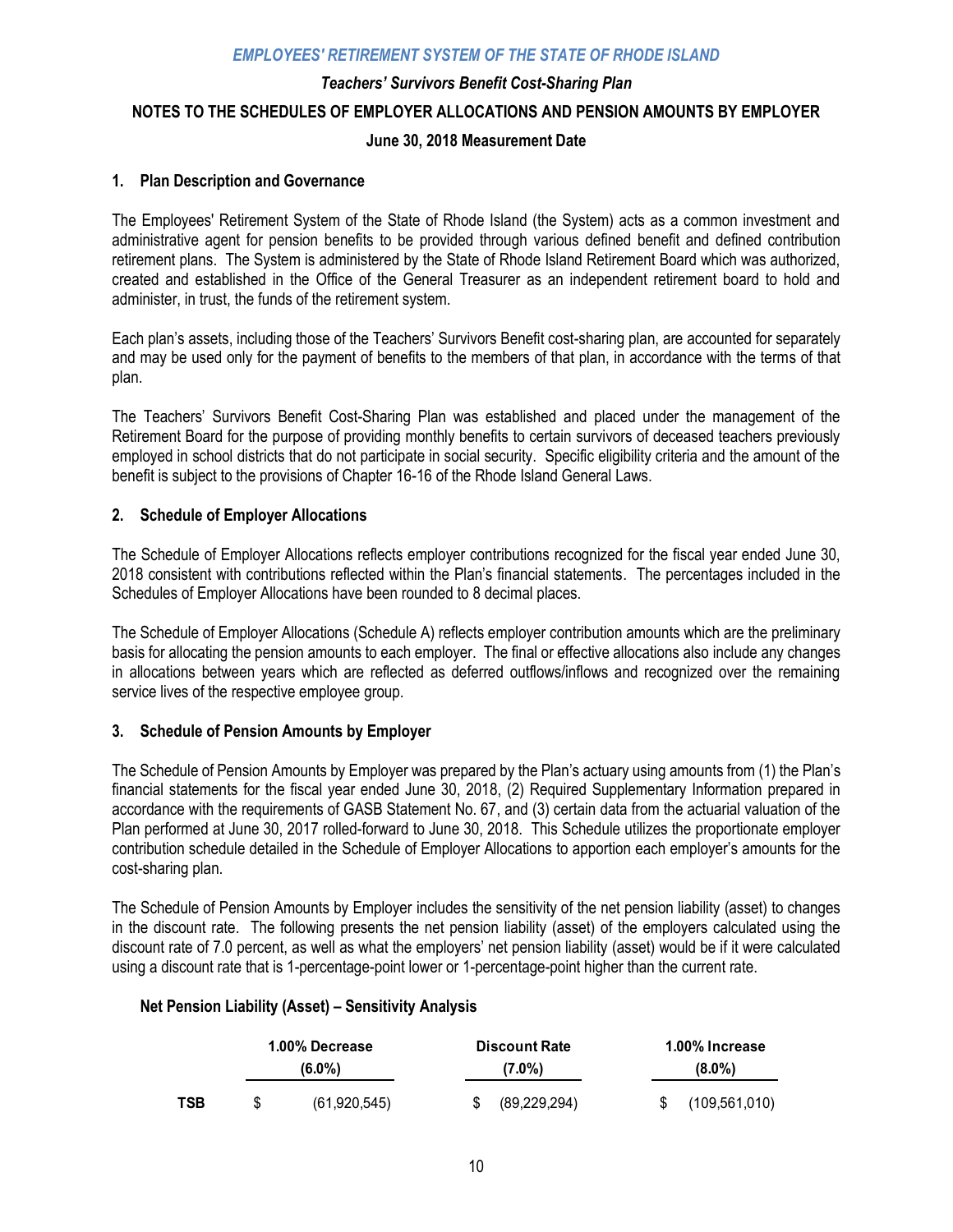#### *Teachers' Survivors Benefit Cost-Sharing Plan*

#### **NOTES TO THE SCHEDULES OF EMPLOYER ALLOCATIONS AND PENSION AMOUNTS BY EMPLOYER**

#### **June 30, 2018 Measurement Date**

#### **4. Relationship to the Plan financial statements**

The components associated with pension expense and deferred outflows and inflows of resources have been determined based on the net increase in fiduciary net position as reflected for the TSB Plan in the System's financial statements and consistent with the requirements of GASB Statements No. 67 and 68.

#### **5. Summary of Significant Accounting Policies**

**Basis of Accounting –** The underlying information to prepare the allocation schedules is based on the System's financial statements as of and for the year ended June 30, 2018. The financial statements of the System are prepared on the accrual basis of accounting. Under this method, revenues are recorded when earned and expenses are recorded when incurred. Plan member contributions are recognized in the period in which the wages, subject to required contributions, are earned for the performance of duties for covered employment. Employer contributions to the plan are recognized when due and the employer has made a formal commitment to provide the contributions.

#### **6. Net Pension Liability (Asset)**

The components of the net pension liability of the employers participating in the TSB Plan at June 30, 2018 were as follows:

| Fiscal year ended June 30, 2018                                           |    |                            |  |  |  |  |  |  |
|---------------------------------------------------------------------------|----|----------------------------|--|--|--|--|--|--|
| Total pension liability<br>Plan Fiduciary net position                    | S  | 238.563.945<br>327,793,239 |  |  |  |  |  |  |
| Employers' Net Pension Liability (Asset)                                  | \$ | (89, 229, 294)             |  |  |  |  |  |  |
| Plan Fiduciary Net Position as a<br>percentage of total pension liability |    | 137.4%                     |  |  |  |  |  |  |

#### **7. Actuarial methods and assumptions**

The total pension liability was determined by actuarial valuations performed as of June 30, 2017, rolled forward to 2018, using the following actuarial assumptions, applied to all periods included in the measurement.

Actuarial Cost Method - Entry Age Normal - the Individual Entry Age Actuarial Cost methodology is used.

Investment Rate of Return - 7.00%

Projected Salary Increases – 3.0% to 13.0%

Mortality:

- Male Employees, RP-2014 Combined Healthy for Males with White Collar adjustments, projected with Scale Ultimate MP16.
- Female Employees, RP-2014 Combined Healthy for Females with White Collar adjustments, projected with Scale Ultimate MP16.

Inflation – 2.50%